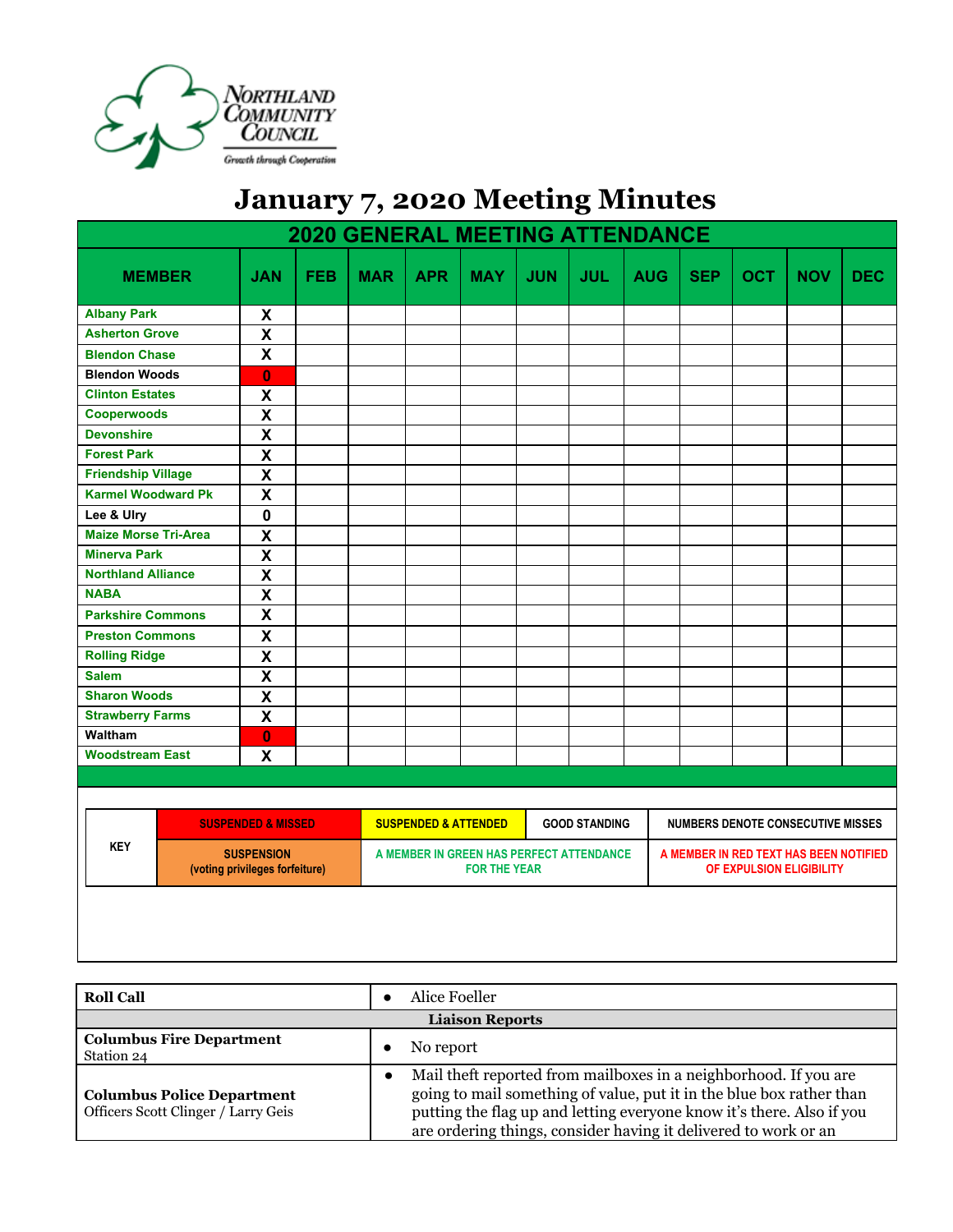| <b>FACT &amp; Consider Biking</b>                                                       | Amazon locker or a retired neighbor or any other options. We are<br>collecting video from Ring Doorbells so we hope to catch someone<br>soon. If you see a car following a delivery truck, call the police.<br>Remember anything that happens that we don't know about, didn't<br>٠<br>happen in our world.<br>Our crime analyst was noticing a trend that people were warming<br>$\bullet$<br>their cars up in the morning and their cars are stolen. There is a state<br>law that you can't leave your car unlocked, unattended and running.<br>(Remote starts or locked running cars are OK.) We don't usually<br>charge people with that crime, but it's there for a reason. We've even<br>had a couple of cars stolen with children in the back. Usually the cars<br>turn up at local high schools – it's teenagers stealing them.<br>Zone 1 meetings will start again in March.<br>٠<br>Our Zone 1 Commander is retiring. He is the one who was directing<br>$\bullet$<br>the newsletter, so we don't know the status of that right now.<br>Resident question: increased helicopter activity near Hamilton Road.<br>٠<br>Answer: It could have originated somewhere else, and it doesn't<br>necessarily mean there is a lot of crime in that area. Sometimes<br>alarms going off at a large commercial building will cause the<br>helicopter to be dispatched if they aren't doing anything else, because<br>they can check the perimeter much more quickly. Chases for us are<br>few and far between because we are very restricted on what we can<br>chase.<br>Panhandlers: If they are in the street or the median, we can cite<br>$\bullet$<br>them. If they are standing on the sidewalk with a sign, there's<br>nothing we can do. If they walk into the street to take money, both<br>the giver and the panhandler can be cited. But the police would have<br>to witness it, so it's a time-consuming thing.<br>No report |
|-----------------------------------------------------------------------------------------|----------------------------------------------------------------------------------------------------------------------------------------------------------------------------------------------------------------------------------------------------------------------------------------------------------------------------------------------------------------------------------------------------------------------------------------------------------------------------------------------------------------------------------------------------------------------------------------------------------------------------------------------------------------------------------------------------------------------------------------------------------------------------------------------------------------------------------------------------------------------------------------------------------------------------------------------------------------------------------------------------------------------------------------------------------------------------------------------------------------------------------------------------------------------------------------------------------------------------------------------------------------------------------------------------------------------------------------------------------------------------------------------------------------------------------------------------------------------------------------------------------------------------------------------------------------------------------------------------------------------------------------------------------------------------------------------------------------------------------------------------------------------------------------------------------------------------------------------------------------------------------------------------------------------------------------|
| David Roseman<br><b>Columbus Public Library Liaison</b>                                 | No report                                                                                                                                                                                                                                                                                                                                                                                                                                                                                                                                                                                                                                                                                                                                                                                                                                                                                                                                                                                                                                                                                                                                                                                                                                                                                                                                                                                                                                                                                                                                                                                                                                                                                                                                                                                                                                                                                                                              |
| Keith Hanson<br><b>Northland Area Business Association</b><br>Dave Cooper               | It's a new year. We have our board meetings on the 3rd Wednesday. Any<br>business owner is welcome. We are also going to have networking<br>breakfasts on the Second Tuesdays at the YMCA.<br>Dave said that there were shots fired at the barbershop next to the Inkwell<br>and in the parking lot outside. Everyone in the Inkwell was fine. Several<br>other people were shot and sustained minor injuries. Dave encouraged<br>everyone to get involved when something bad happens. Nothing is going<br>to happen in this case even though there was a witness because the<br>victims don't want to press charges and refuse to admit anything<br>happened.                                                                                                                                                                                                                                                                                                                                                                                                                                                                                                                                                                                                                                                                                                                                                                                                                                                                                                                                                                                                                                                                                                                                                                                                                                                                         |
| <b>City of Columbus Community Liaison</b><br>Alfred Akainyah<br>AAAkainyah@columbus.gov | For 2020, Alfred said he wants to make sure he goes to each of the<br>$\bullet$<br>Civic Association meetings. Please email him the date and time of<br>your meetings so Alfred can put them on his calendar. See email<br>address to the left.                                                                                                                                                                                                                                                                                                                                                                                                                                                                                                                                                                                                                                                                                                                                                                                                                                                                                                                                                                                                                                                                                                                                                                                                                                                                                                                                                                                                                                                                                                                                                                                                                                                                                        |
|                                                                                         | <b>Selected Discussions</b>                                                                                                                                                                                                                                                                                                                                                                                                                                                                                                                                                                                                                                                                                                                                                                                                                                                                                                                                                                                                                                                                                                                                                                                                                                                                                                                                                                                                                                                                                                                                                                                                                                                                                                                                                                                                                                                                                                            |
| <b>Round Table Discussion</b><br><b>Bevan Schneck</b><br>BSchneck@morpc.org             | The Mid-Ohio Regional Planning Commission - 2020-2050<br>$\bullet$<br>Metropolitan Transportation Plan. (Full PowerPoint is linked here.)<br>MORPC covers Franklin County, Delaware County, and parts of<br>$\bullet$<br>Fairfield and Licking Counties. This is an area given them by the<br>federal government.<br>Insight 2050 says 600,000 more people will move to the Central Ohio<br>$\bullet$<br>area by 2050. New homeowners want smaller homes, walkable<br>neighborhoods, more mobility options and more parks.<br>The six main regional goals were outlined                                                                                                                                                                                                                                                                                                                                                                                                                                                                                                                                                                                                                                                                                                                                                                                                                                                                                                                                                                                                                                                                                                                                                                                                                                                                                                                                                                |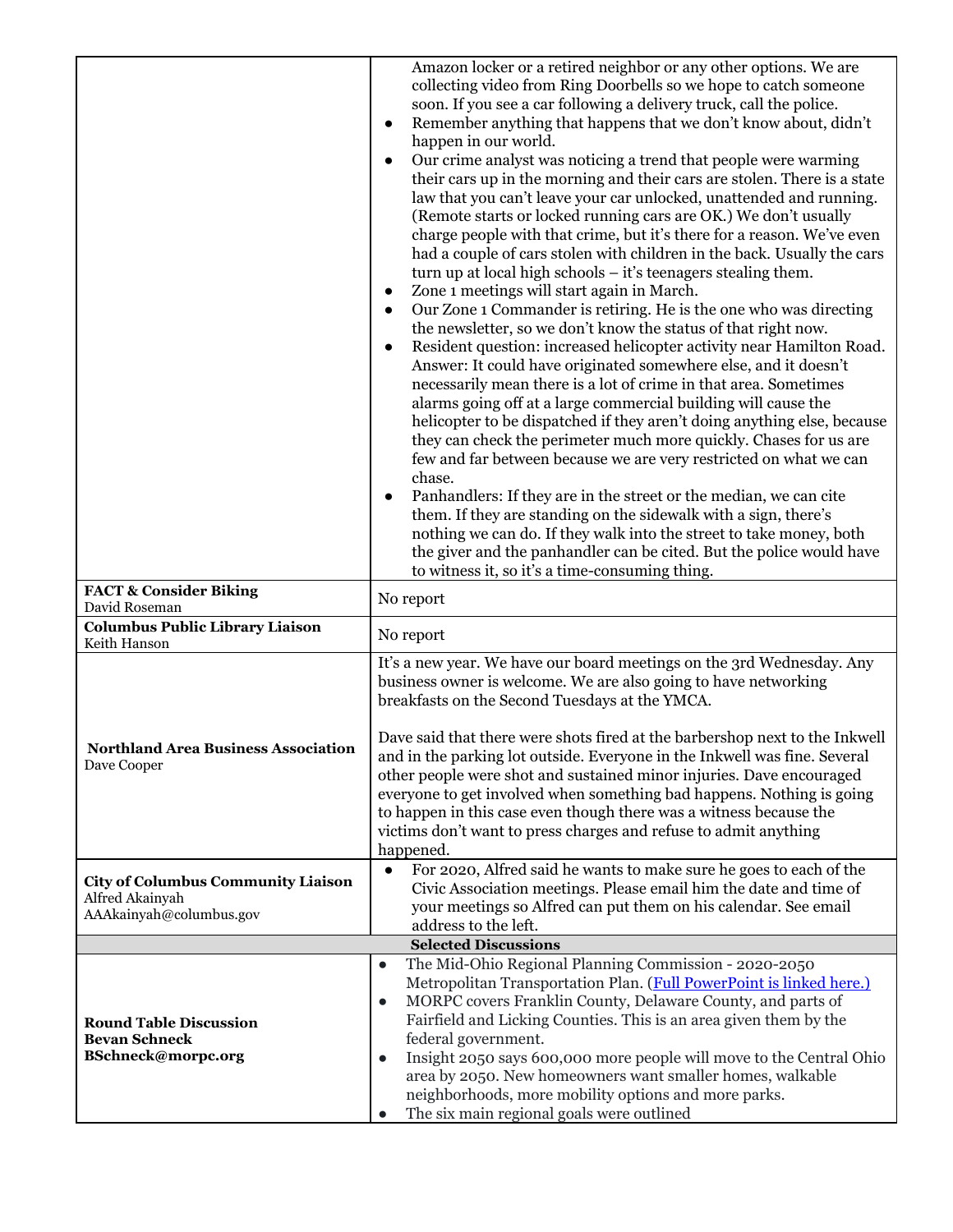|                                                                             | There is a website for user-submitted requests for transportation.<br>$\bullet$<br>Bike/pedestrian is by far the most requested, but more traditional<br>ones are submitted also.<br>Look for draft documents and a draft transportation plan on our<br>$\bullet$<br>website in the coming weeks at <b>morpc.org</b> . Comment period will end<br>April 3.<br>We work with ODOT very closely.<br>$\bullet$<br>Question: ODOT has been criticized for being too car-centric. Answer:<br>$\bullet$<br>MORPC has always advocated for alternate transportation options.<br>We work those requests into plans like this one.<br>Hyperloop is a new mode of transportation that is being worked on.<br>$\bullet$<br>MORPC entered Columbus and we were one of the 10 cities who made<br>the finals. We are studying a route that would connect Chicago and<br>Pittsburgh. We are completing two studies that are related to<br>Hyperloop and general mass transit. There are a lot of unanswered<br>questions.<br>Question: Why are we looking at a 30-year plan when we can't know<br>$\bullet$<br>administrative priorities that go with budgets? Answer: the 30-year<br>plan is a visionary plan. When we talk about allocating money toward<br>specific projects that's a two to four-year plan, and we also do that. |  |  |  |  |
|-----------------------------------------------------------------------------|----------------------------------------------------------------------------------------------------------------------------------------------------------------------------------------------------------------------------------------------------------------------------------------------------------------------------------------------------------------------------------------------------------------------------------------------------------------------------------------------------------------------------------------------------------------------------------------------------------------------------------------------------------------------------------------------------------------------------------------------------------------------------------------------------------------------------------------------------------------------------------------------------------------------------------------------------------------------------------------------------------------------------------------------------------------------------------------------------------------------------------------------------------------------------------------------------------------------------------------------------------------------------------------------------------------------|--|--|--|--|
|                                                                             | <b>NCC Officer Reports</b>                                                                                                                                                                                                                                                                                                                                                                                                                                                                                                                                                                                                                                                                                                                                                                                                                                                                                                                                                                                                                                                                                                                                                                                                                                                                                           |  |  |  |  |
| <b>Treasurer</b><br><b>Felix Quachey</b>                                    | Motion to approve the financial report as presented. Roger moves,<br>$\bullet$<br>Pat seconds, all in favor. Motion carries.                                                                                                                                                                                                                                                                                                                                                                                                                                                                                                                                                                                                                                                                                                                                                                                                                                                                                                                                                                                                                                                                                                                                                                                         |  |  |  |  |
| Secretary<br>Alice Foeller                                                  | Hearing no changes, the minutes are entered into the record.<br>$\bullet$                                                                                                                                                                                                                                                                                                                                                                                                                                                                                                                                                                                                                                                                                                                                                                                                                                                                                                                                                                                                                                                                                                                                                                                                                                            |  |  |  |  |
| <b>Vice President</b><br>Roger Davidson                                     | No report. (See parade committee.)<br>$\bullet$                                                                                                                                                                                                                                                                                                                                                                                                                                                                                                                                                                                                                                                                                                                                                                                                                                                                                                                                                                                                                                                                                                                                                                                                                                                                      |  |  |  |  |
| President<br>Alicia Ward                                                    | Exciting news: The City Council approved a \$15,000 grant to <b>Elevate</b><br>$\bullet$<br>Northland. We will be taking possession of the building that used to<br>be Graves Piano and Elevate Northland will be opening there in the<br>next couple of months.<br>Alicia has been helping with the city's Entrepreneurial Agenda for<br>supporting small businesses in Columbus, and we are working to<br>empower entrepreneurs in the neighborhoods.<br>The mission of Elevate Northland: Elevate Northland promotes<br>sustainable social and economic development in the Northland area of<br>Columbus with a destination community hub anchored by locally<br>owned multicultural businesses.<br>It will be a community anchor that will house small offices, shops and<br>$\bullet$<br>in the future restaurants, in a way that will attract visitors and<br>tourism, and showcase what's great about our community and<br>connect ethnic groups.                                                                                                                                                                                                                                                                                                                                                             |  |  |  |  |
| <b>NCC Committee Reports</b>                                                |                                                                                                                                                                                                                                                                                                                                                                                                                                                                                                                                                                                                                                                                                                                                                                                                                                                                                                                                                                                                                                                                                                                                                                                                                                                                                                                      |  |  |  |  |
| <b>Independence Day Parade Committee</b><br>Web site is northlandparade.org | The first parade meeting of the year was Saturday. Our goal was to<br>$\bullet$<br>determine a theme. The theme is using our 2020 focus to Elevate<br>Northland. We want to promote it because it's something we haven't<br>done before, the city is behind it and it involves the whole<br>community. Alicia Ward, Alice Foeller and Jenny Leal will be the<br>grand marshals together, on behalf of Elevate Northland.<br>The Inkwell will again donate their graphics production for the<br>$\bullet$<br>parade.<br>We also want to update the website for online registration and<br>$\bullet$<br>payment.<br>Next meeting will be February 1 at 10:30. We will be talking about<br>$\bullet$<br>committees next time.                                                                                                                                                                                                                                                                                                                                                                                                                                                                                                                                                                                           |  |  |  |  |